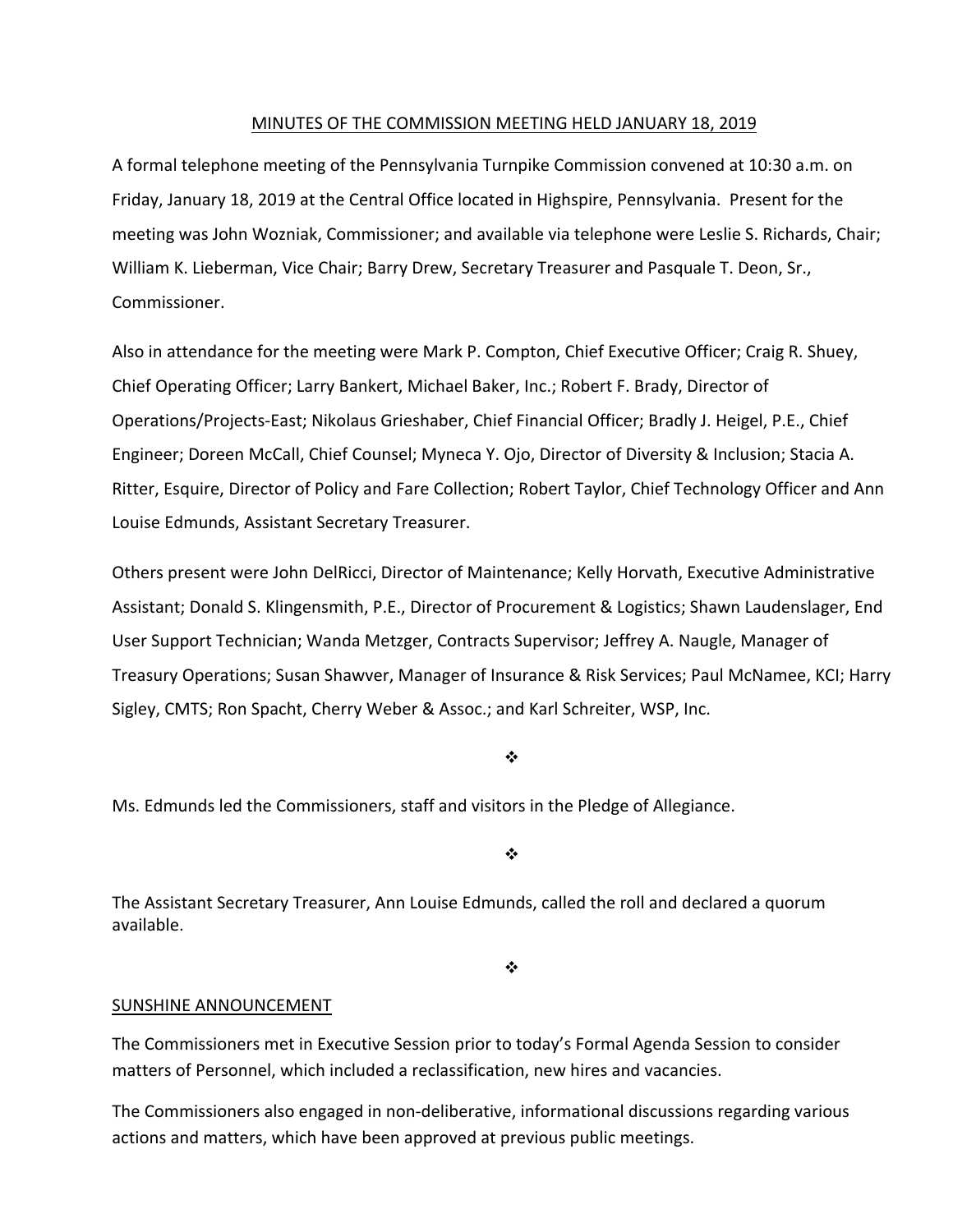#### $\bullet$

# PUBLIC COMMENT

Ms. Edmunds: The public is welcome to address the Commission regarding items listed on the Agenda or other items not listed on the Agenda that are within the Commission's authority or control.

In order to conduct an orderly and effective meeting, all persons wishing to address the Commission should have signed in a requested time to speak. If you have not done so, you are invited to do so at this time.

There were no requests to address the Commission.

 $\bullet^{\bullet}_{\bullet} \bullet$ 

# MINUTES OF THE MEETING

Motion‐That the Minutes of the meeting held January 2, 2019 be approved and filed as submitted ‐was made by Commissioner Wozniak, seconded by Commissioner Deon, and passed unanimously.

 $\frac{1}{2}$ 

### COMMUNICATIONS

Motion‐That the Commission approves the memos received from the Chief Counsel and the Director of Procurement & Logistics‐was made by Commissioner Wozniak, seconded by Commissioner Deon, and passed unanimously.

❖

#### PERSONNEL

Motion‐That the Commission approves the Personnel as submitted‐was made by Commissioner Wozniak, seconded by Commissioner Deon, and passed unanimously.

❖

UNFINISHED BUSINESS No Unfinished Business to consider.

 $\bullet^{\bullet}_{\bullet} \bullet$ 

#### NEW BUSINESS

### SUPPLEMENT

Motion-That the Commission approves the negotiation and execution of Supplemental Agreement #1 for design services for the I‐95/I‐276 Interchange, Section D, with Gannett Fleming, Inc., for an increase of \$7,500,000.00 to complete final design for a portion of Section D that consists of the mainline total reconstruction and widening and to perform post-design services on the same section; for a revised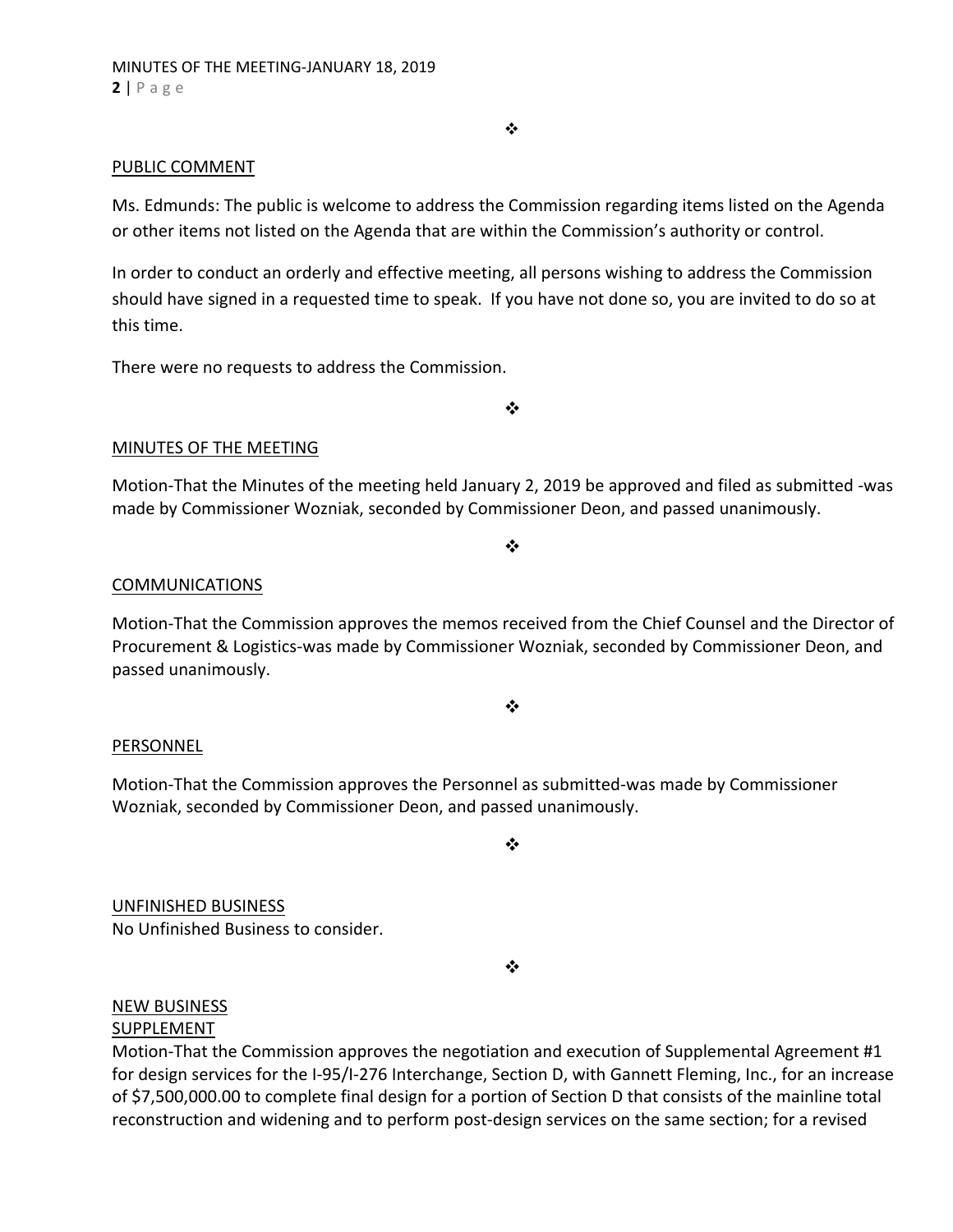# MINUTES OF THE MEETING‐JANUARY 18, 2019 **3** | Page

not‐to‐exceed amount of \$35,500,000.00‐was made by Commissioner Wozniak, seconded by Commissioner Deon, and approved unanimously.

❖

# AGREEMENTS

Motion‐That the Commission approves negotiation and execution of the Agreements and a Supplement for the items listed in memos "a" through "e":

- a. Reimbursement Agreement with Milford Township for elimination of a portion of Doerr Road (Township Road), necessary for the total reconstruction project from MP A37.50 to MP A44.00; in exchange for the elimination of a portion of the Township Road, the Commission will improve an alternate local road, at an estimated cost of \$400,000.00;
- b. Assignment Agreement with The Lane Construction Corporation, to assign its active material supply procurement contract to Eurovia Atlantic Coast, LLC d/b/a Northeast Paving (a Blythe Construction, Inc. subsidiary) due to its acquisition of the Paving and Plants Division of The Lane Construction Corporation;
- c. Assignment Agreement with The Lane Construction Corporation, to assign its active construction contracts to Eurovia Atlantic Coast, LLC (a Blythe Construction, Inc. subsidiary) due to its acquisition of the Paving and Plants Division of The Lane Construction Corporation;
- d. Supplemental Reimbursement Agreement with West Penn Power Company (WPP) to reimburse WPP the cost for the engineering and utility relocation necessary for construction of the Southern Beltway, Section 55C1‐2, for an increase of \$116,003.59 for higher labor and material costs due to inclement weather, difficult terrain obstacles, and the unanticipated need for WPP to contract out its work to meet project deadlines; for a revised not‐to‐exceed amount of \$401,003.59;
- e. Reimbursement Agreement with Aqua PA to reimburse Aqua the cost for the engineering and utility relocation necessary for the total reconstruction project from MP 308.00 to MP 312.00 (Bridge EB‐719, MP 310.36); at a not‐to‐exceed amount of \$60,907.49.

‐was made by Commissioner Wozniak, seconded by Commissioner Deon, and passed unanimously.

❖

# RIGHT‐OF‐WAY REQUEST

Motion-That the Commission approves the Right-of-Way Requests for the items listed in memos "a" through "g":

a. Adopt the proposed Property Acquisition Resolution for Right‐of‐Way #14079‐P1 (Barbara Russ), a partial take parcel necessary for the total reconstruction project from MP 49.00 to MP 53.00 by authorizing payment of \$9,000.00 representing Estimated Just Compensation to counsel named at a later date; and authorize payment of additional statutory damages as calculated by the Right‐of‐ Way Administrator and approved by the Chief Counsel;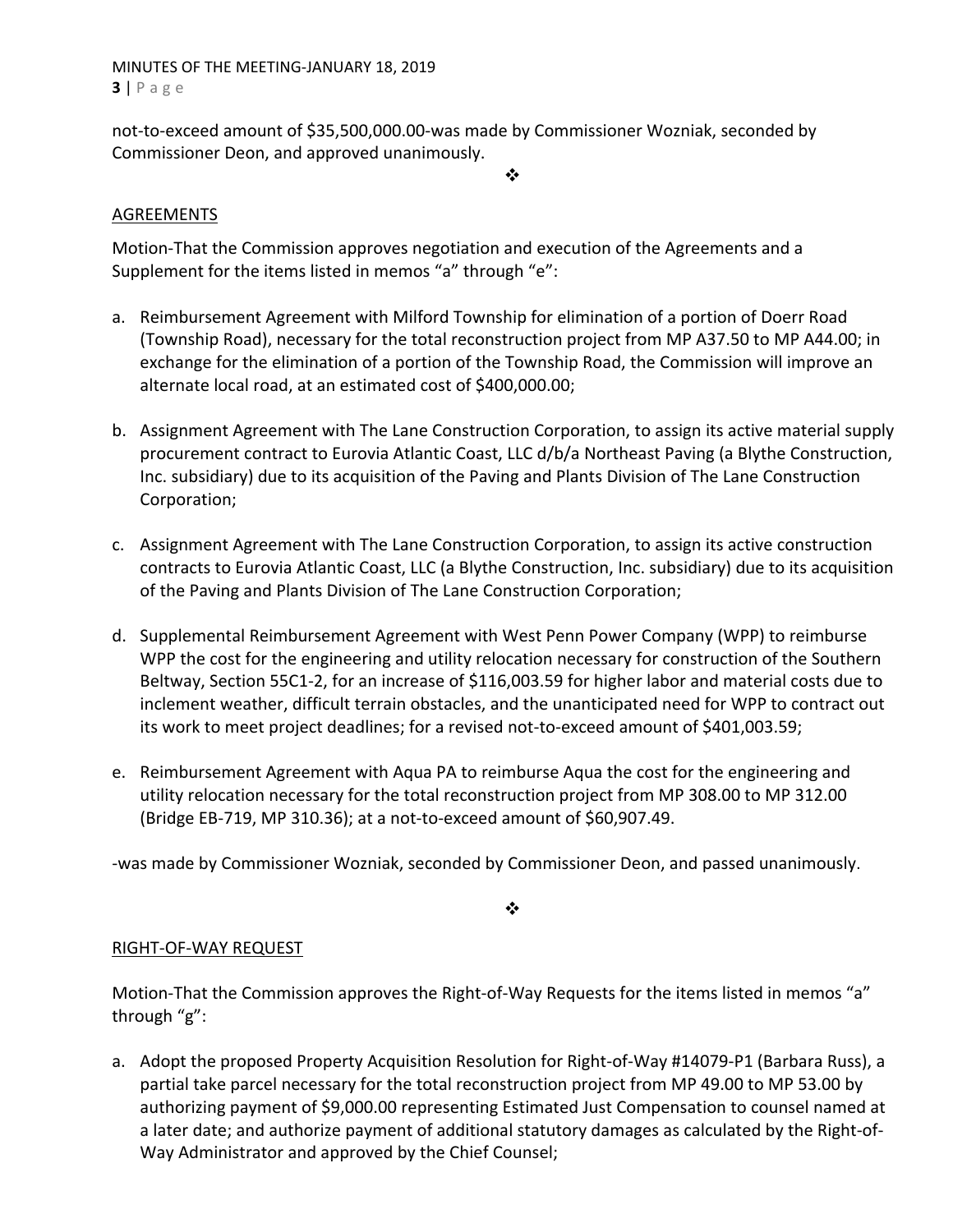# MINUTES OF THE MEETING‐JANUARY 18, 2019 **4** | Page

- b. Adopt the proposed Property Acquisition Resolution for Right‐of‐Way #14079‐V (Akhrass Family Limited Partnership), a partial take parcel necessary for the total reconstruction project from MP 49.00 to MP 53.00 by authorizing payment of \$89,100.00 representing Estimated Just Compensation to counsel named at a later date; and authorize payment of additional statutory damages as calculated by the Right‐of‐Way Administrator and approved by the Chief Counsel;
- c. Acquisition of Right‐of‐Way #14S269 (Kirk & Kathleen Hagerty), a total take parcel necessary for construction of the Mon/Fayette Expressway, Rt. 51 to I‐376, by authorizing payment of \$56,974.50 representing statutory business dislocation damages to Kirk A. Hagerty, d/b/a Kirk Hagerty Remodeling; and authorize payment of additional statutory damages as calculated by the Right‐of‐ Way Administrator and approved by the Chief Counsel;
- d. Acquisition of Right‐of‐Way #14S230‐1 (Barbara R. Rubish‐Tepedino, Rose M. Bowman), a total take parcel necessary for construction of the Mon/Fayette Expressway, Rt. 51 to I‐376, by authorizing payment of \$4,410.00 representing rent supplement to Rose M. Bowman, also authorize payment of \$4,111.00 representing residential moving costs to South Hills Movers, Inc.; authorize the appropriate Commission officials to execute all required documents; and authorize payment of additional statutory damages as calculated by the Right‐of‐Way Administrator and approved by the Chief Counsel;
- e. Acquisition of Right‐of‐Way #14S388 (James R. Pennell), a total take parcel necessary for construction of the Mon/Fayette Expressway, Rt. 51 to I‐376, by authorizing payment of \$136,012.37 representing fair market value, pro‐rated taxes, recording fees, housing supplement and closing costs to Closure Settlement, LLC, escrow agent; authorize the appropriate Commission officials to execute the Agreement of Sale and other documents that may be required for closing; authorize the payment of additional statutory damages as calculated by the Right‐of‐Way Administrator and approved by the Chief Counsel; and payment of fair market value to the property owner is contingent upon his delivery of a deed as prepared by the Legal Department;
- f. Acquisition of Right‐of‐Way #14079‐RA (Unity United Presbyterian Church), a partial take parcel necessary for the total reconstruction from MP 49.00 to MP 53.00 by authorizing payment of \$47,004.75 representing fair market value, pro-rated taxes and deed recording as follows: \$46,838.00 payable to Unity United Presbyterian Church and \$166.75 payable to ARROW Land Solutions, LLC; authorize the appropriate Commission officials to execute the Agreement of Sale and other documents that may be required for closing; authorize the payment of additional statutory damages as calculated by the Right‐of‐Way Administrator and approved by the Chief Counsel; and payment of fair market value is contingent upon the delivery of a deed as prepared by the Legal Department;
- g. Settlement of Right‐of‐Way #17953 (Steve Borda, Onexxx Production and Exploration Corp.), a total take parcel necessary for construction of the Southern Beltway, US 22 to I‐79, by authorizing payment of \$8,900.00 representing settlement amount to Onexxx Production and Exploration Corporation; authorize the appropriate Commission officials to execute the settlement documents as reviewed and approved by the Legal Department; and payment of settlement funds is contingent upon the delivery of an executed Settlement and Mutual Release Agreement.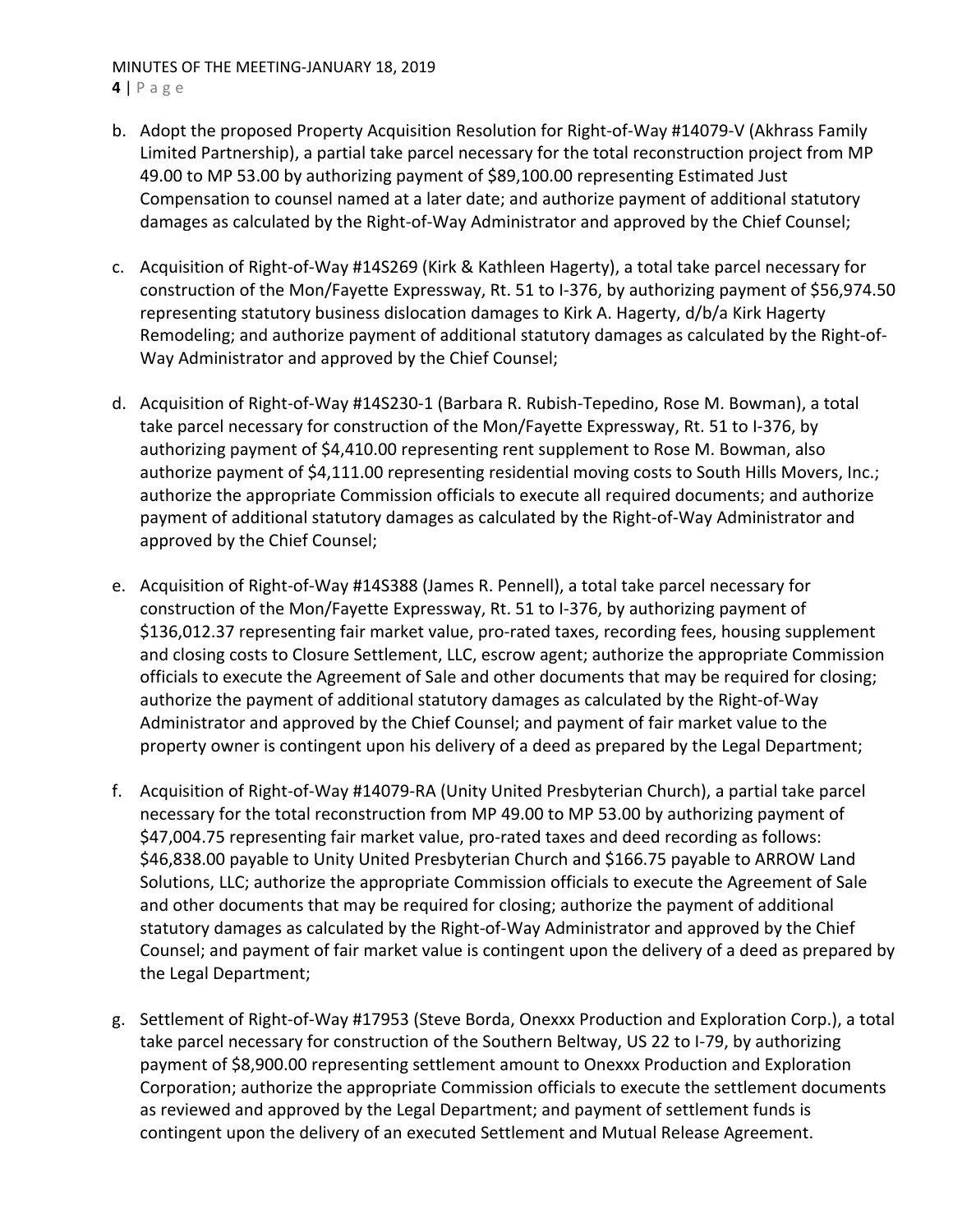MINUTES OF THE MEETING‐JANUARY 18, 2019 **5** | Page

‐was made by Commissioner Wozniak, seconded by Commissioner Deon, and passed unanimously.

 $\frac{1}{2}$ 

# ADVERTISING

Motion‐That the Commission approves the Award of Contracts for the items listed in memos "a" and "b":

- a. Contract #T‐141.59S001‐3‐02 for rehabilitation of Bridge B‐305 at MP 134.13 and Bridge B‐507 at MP 141.59, to the lowest responsive and responsible bidder, J.P.S. Construction Co., Inc.; at a notto‐exceed amount of \$1,269,000.00 and a contingency of \$50,000.00;
- b. Contract #S‐006.00X002‐3‐10 for construction of the Southern Beltway, Section 55C2‐1 between MP S17.04 and MP S19.23, to the lowest responsive and responsible bidder, Walsh Construction Company II, LLC; at a total not‐to‐exceed amount of \$174,300,000.00 and a contingency of \$8,500,000.00.

‐was made by Commissioner Wozniak, seconded by Commissioner Deon and passed unanimously.

### ❖

# PURCHASE ORDERS

Motion‐That the Commission approves the Change Order and Issue Purchase Orders for the items listed in memos "a" through "c":

a. Mower parts, exercising the option to renew the agreements for an additional year (February 1, 2019 – December 31, 2019):

| Messicks Farm Equip.               | \$100,000.00 |
|------------------------------------|--------------|
| <b>Cherry Valley Tractor Sales</b> | 20,000.00    |
| Lacal Equipment Inc.               | 10,000.00    |
| <b>TOTAL RENEWAL:</b>              | \$130,000.00 |

b. Change Orders to the contracts for automotive filters (through December 31, 2019), to cover requirements through the end of the contract period:

| <b>Cumberland Truck</b>     | \$60,000.00 |
|-----------------------------|-------------|
| <b>Sunbury Motors</b>       | 36,000.00   |
| <b>TOTAL CHANGE ORDERS:</b> | \$96,000.00 |

c. Tunnel Asset Management system implementation and hosting for a period of 3‐years, utilizing the Commonwealth's contract with Agile Assets, Inc.; at a total award of \$1,694,657.65 including contingency.

‐was made by Commissioner Wozniak, seconded by Commissioner Deon, and passed unanimously.